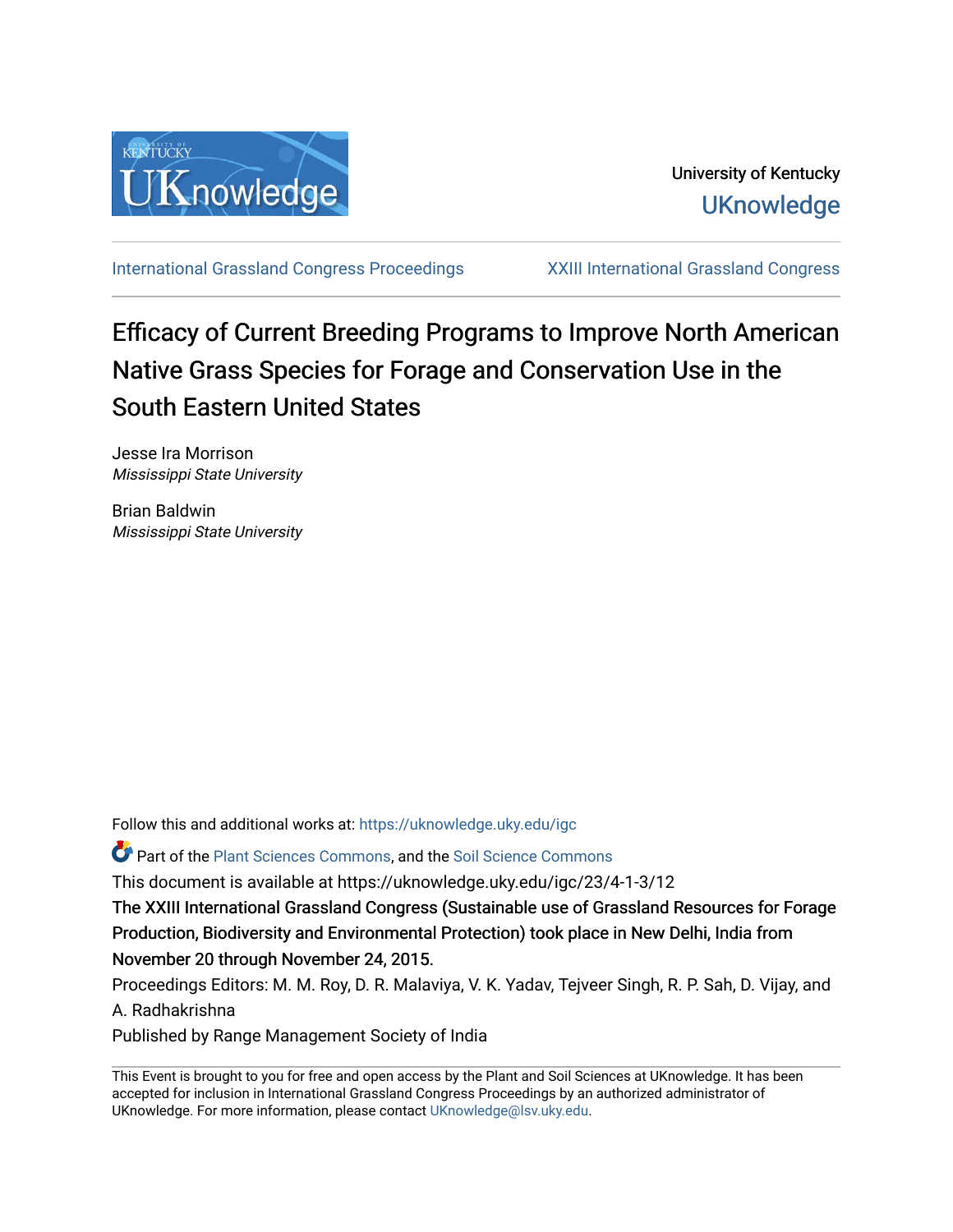Paper ID: 994 Theme 4. Biodiversity, conservation and genetic improvement of range and forage species Sub-theme 4.1. Plant genetic resources and crop improvement

# **Efficacy of current breeding programs to improve North American native grass species for forage and conservation use in the south eastern United States**

## **Jesse Morrison\*, Brian Baldwin**

Mississippi State University, Mississippi State, USA \*Corresponding author e-mail: [jesse.morrison@msstate.edu](mailto:jesse.morrison@msstate.edu)

**Keywords:** Dual-purpose, Seed Quality, Selection

## **Introduction**

North American native warm-season grasses (NWSG) have received much attention over the last 25 years for their ability to persist under hot, dry conditions and thrive in marginal soils. Native warm season grasses are believed to have been growing on the central and south eastern plains of the United States since the Holocene era (between 11,500 and 2,000 years BP) thus the Southeast is the centre of diversity for these grasses (Casler, 2012). Modern production of many species has been slow to evolve due to inherent dormancy characteristics that hinder germination and establishment. With increased research, many species have shown promise for use as forage and hay crops, pasture, wildlife habitat and in land reclamation sites.

Native warm-season perennial grasses are slow to establish, making the seedlings poor competitors with weeds, especially weedy annual grasses. This establishment lag is due largely to seed dormancy, an important obstacle to the domestic cultivation of these grasses. Seed dormancy is present in all native grass species and provides a selective advantage under varying environmental conditions. The advantage of seed dormancy insures that some seed will remain viable, but not germinate under environmentally favourable conditions. All NWSG do not exhibit the same types or levels of dormancy, nor do they maintain their dormancies with the same severity (Chancellor, 1984).

#### **Materials and Methods**

Breeding to reduce seed dormancy is an option to aid in germination and establishment of native grass species. It is a first step in public/producer acceptance of these crops, and a necessary step in the generation of populations for further selection and domestication. Breeding programs using genotypic recurrent selection [half-sib selection] and phenotypic recurrent selection [recurrent restricted phenotypic selection] have been used to manipulate medium to high heritability traits such as biomass production, forage quality and height in switchgrass, big bluestem [*Andropogon gerardii* Vitman] and Indian grass [*Sorghastrum nutans* (L.) Nash] (Burton, 1974; Vogel and Pedersen, 1993). Selection against seed dormancy, being a low heritability trait (because of large environment effects), has been largely ignored.

A majority of breeding efforts have focused on switchgrass, the dominant species of the Great Plains. Casler (2012) notes 35 well known germplasm releases. Of these, 22 have been released with minimal or no selection; 13 have been part of significant selection programs, predominantly for increased biomass and digestibility. Eight of these 13 have been released since 2006. Breeding efforts to enhance establishment included: one variety selected for reduced seed dormancy, and one for large seed size/mass.

# **Results and Discussion**

A search of the literature yields few attempts to breed for reduced seed dormancy, only once in a North American native. Burleson *et al*., (2009) released switchgrass germplasm with reduced post-harvest seed dormancy derived from the cultivar, Alamo. Four cycles of recurrent selection for "immediacy" of germination were carried out. The 14-day germination percentage of cycle 4 seed was ten times greater than the base Alamo population. Equal quantities of seed from these 24 plants were bulked to constitute TEM-LoDorm germplasm.

Jones (2004) compared both genotypic and phenotypic recurrent selection to increase germination percentage in switchgrass, big bluestem and Indian grass. It was concluded that although genotypic selection was more efficient in a single generation of selection for all species tested, the limited numbers of parents comprising the elite genotypic crossing block would result in inbreeding issues during additional cycles of selection that were necessary for reduced seed dormancy.